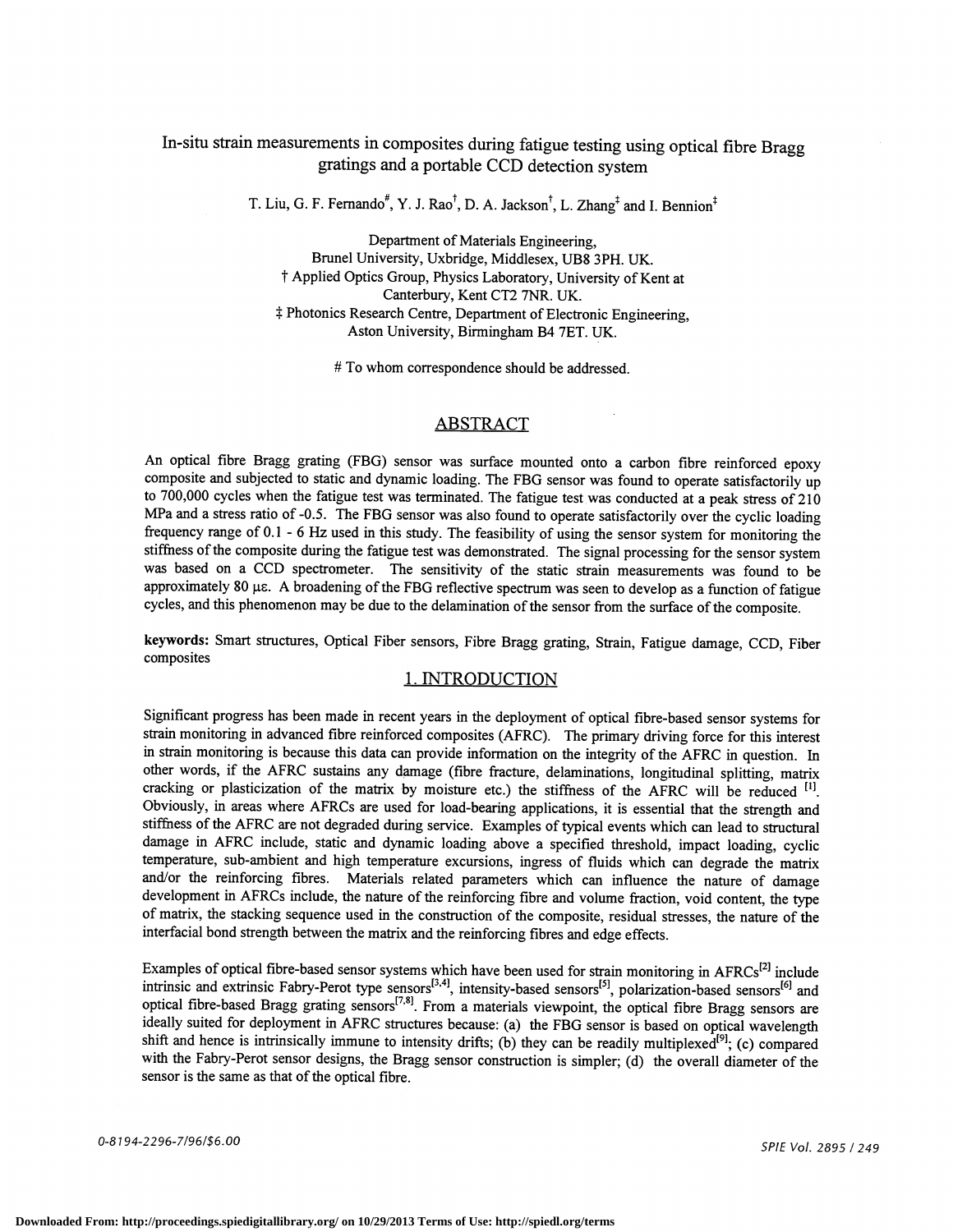A variety of methods can be used for interrogating FBG sensors. These include (a) interferometric wavelength shift detection<sup> $(319)$ </sup>, (b) Fabry-Perot wavelength filter detection<sup> $(31)$ </sup>, (c) acousto-optic tuning filter techniques<sup>1421</sup>, (d) edge filter ratiometric method<sup>[13]</sup> and (e) conventional polychromator. Interferometric methods offer the highest resolution and are suitable for high precision strain measurements. The ratiometric technique offers technical simplicity and fast signal recovery. With respect to dynamic fatigue testing of composites, the cyclic frequency which is typically used is in the range between 2-10 Hz with a strain range of -1% and +1%. The techniques mentioned above have only been demonstrated for use in the laboratory, further development is needed before they can be used for in-situ strain monitoring during fatigue testing. Interrogation of the FBG using a polychromator is not suitable for in-situ strain measurements in composites due to the slow scanning speed of the instrumentation. Furthermore, the bulkiness of the instrumentation also makes it unsuitable for onsite applications.

In this work, a fibre-optic CCD spectrometer (Ocean Optics Model Sl000) was used. This instrument operates in the spectral range 500-1000 nm with a resolution of 0.42 nm per pixel and response time of 8 ms per spectrum. The Bragg grating wavelength shift with strain is fairly small, therefore, it was necessary to improve the spectral resolution. Since the FBG sensor reflective spectrum was clearly defmed, the application of a spline fitting routine to the spectrum is justified. This curve fitting procedure enabled the spectral resolution to be improved to better than 0.05 nm. This corresponds to a strain sensitivity of approximately 80  $\mu$ e, which fulfils the requirement of the fatigue test undertaken in this study. This CCD-based approach offers access to the whole FBG reflection spectrum rather than just using the peak reflection wavelength. The FBG reflection spectrum is known to become complicated at high strain, hence the peak wavelength may not be related to the actual strain.

### 2. PRINCIPLES

The FBG sensors were made from a standard single-mode fibre which was sensitised by exposing it to a high pressure hydrogen atmosphere. The nominal Bragg grating wavelength was 827 nm with a bandwidth of 0.2 nm and a reflectivity of 90%. The Bragg grating wavelength is given by:

$$
\lambda_b = 2n\Lambda \tag{1}
$$

where n is the refractive index of the fibre core,  $\Lambda$  is the period of the gratings. When the fibre is subject to a longitudinal strain, the Bragg wavelength will alter due to stress induced change in the spacing of the grating and an associated photoelastic induced change in the refractive index. The fractional change of the Bragg wavelength can be described by<sup>[14]</sup>:

$$
\Delta\lambda_b/\lambda_b = \{1 - [(n^2/2)[P_{12} - \mu(P_{11} - P_{12})]\}\epsilon
$$
 (2)

where,  $\mu$  is the Poisson's ratio, P<sub>12</sub> and P<sub>11</sub> are the components of the strain-optic tensor of the fibre. Using the values 1.45, 0.17, 0.121 and 0.27 for n,  $\mu$ ,  $P_{11}$  and  $P_{12}$  respectively, the predicted wavelength shift for the Bragg grating with a central wavelength of 827 nm is  $\sim 0.65$  nm/1000  $\mu$ e. These types of grating sensors have been characterised by some of the authors using precision interferometric methods and the wavelength shift coefficient with strain was found to be approximately  $0.64$ nm/ $1000\mu\epsilon^{[9]}$ .

#### 3. EXPERIMENTAL

#### 3.1 Experimental set-up

The accuracy of the fibre-optic CCD spectrometer was found to be sensitive to the position of the fibre-tip which was housed in the SMA connector, see the insert in Figure 1. A schematic illustration of the experimental set-up which was used for the calibration of the CCD spectrometer and the characterisation of the SLD light source is shown in Figure 1. With reference to Figure 1, a laser light and a broad-band super luminescent diode (SLD) were used to illuminate the single mode couplers. The reflected light from the coupler

250/SPIE Vol. 2895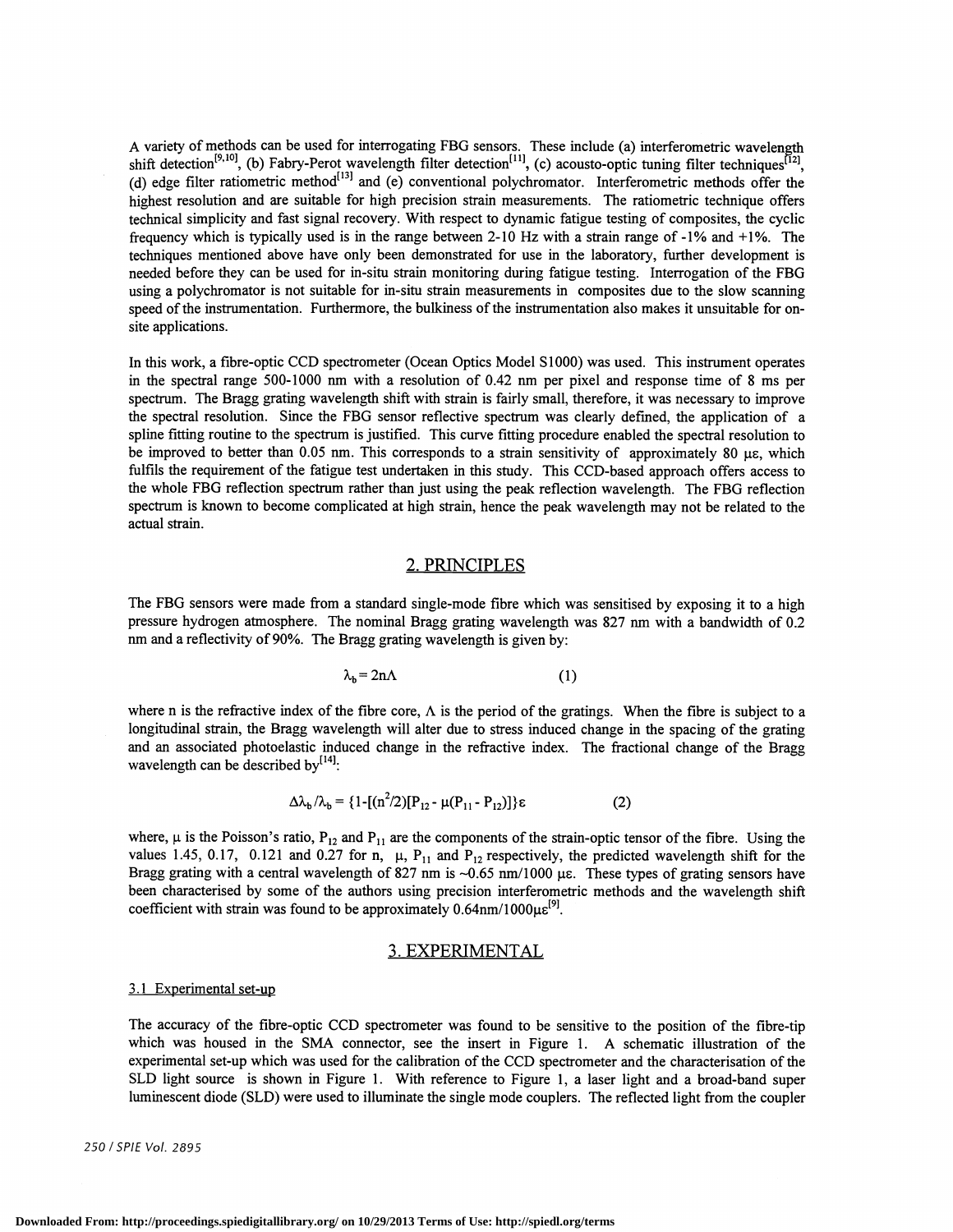was detected using the CCD spectrometer. The ends of fibre (A) from coupler number 1 and the Bragg grating were immersed in an index matching gel to eliminate reflected light from the end-faces. The nominal central wavelength of the SLD was 840 nm with a bandwidth of approximately 10 nm. The output power coupled into the single-mode fibre was approximately 100  $\mu$ W.

#### 3.2 Calibration of the CCD spectrometer

A simple spectral calibration of the CCD spectrometer was carried out using the He-Ne laser, as shown in Figure 1. The reflected light was detected by the CCD spectrometer which in turn permitted the wavelength offset to be calculated. An assumption was made that the offset in the Bragg wavelength at 827 nm was similar to the offset observed with the He-Ne wavelength at 632.8 nm.



Figure 1 Scnematic illustration of the experimental set-up for the FBG strain measurement experiments.

### 3 .3 Fabrication of test specimens

The prepreg system, T300/920 was purchased from Ciba-Geigy and a 16 ply  $(0.90<sub>2</sub>, 0<sub>2</sub>, 90, 0.90)<sub>S</sub>$  configuration was used. A single specimen mould (200 mm \* 20 mm \* 2.5 mm) was used to fabricate individual tes specimens. The prepregs were cured using the manufacturers recommended cure schedule. The leading and trailing ends of the sensor fibre were protected with a polymer tubing. The cured specimens were end-tabbed with aluminium to protect the composite from damage induced by the clamping device during mechanical loading. The FBG sensor was surfaced mounted on to the composite specimen using an adhesive. Prior to this, the bonding-area was first lightly abraded and degreased using conventional procedures.

## 3.4 Tensile and compressive loading

The preliminary static tensile tests were carried out on an Instron 4206 testing machine. Allsubsequent tensile and compressive tests were conducted using an Instron 8501 servo-hydraulic dynamictesting machine. An anti-buckling jig was used to carry out the compressive loading experiments. The fatigue tests were carried out using a range of loading frequencies from 0.1 Hz to a maximum of 6 Hz. A stress ratio of -0.5 was used for all the fatigue experiments.

### 4. RESULTS AND DISCUSSION

#### 4.1 Calibration of the CCD

The reflection spectrum obtained from the CCD spectrometer is shown in Figure 2. The CCD reading from the He-Ne laser was 630.52 nm, thus indicating an offset of approximately -2.3 nm. The SLD central wavelength was about 20 nm longer than its nominal output wavelength of 840 nm. In Figure 2, the residual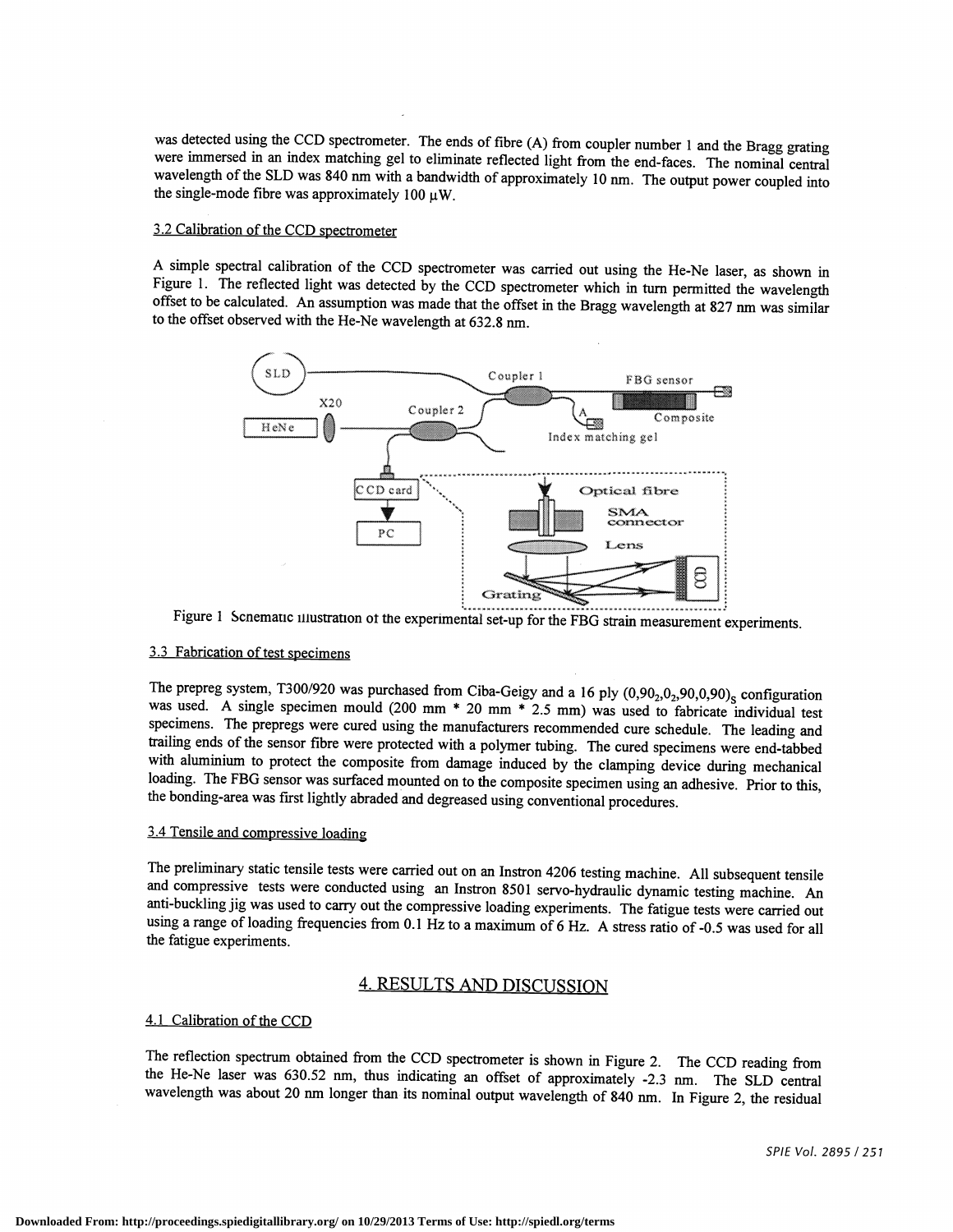reflection from the optical fibre-ends is larger than the FBG reflection, this is because the Bragg grating wavelength was located at the edge of the SLD emission spectrum.



Figure 2 The reflection spectrum of the FBG using a He-Ne laser source.

Figure 3 illustrates the reflected Bragg grating wavelength under tension-free conditions. The spectrum indicates a peak centred at approximately 824.6 nm, however, if a correction is applied to take into account the offset in the CCD spectrometer, then the value of 826.8 nm is close to the nominal wavelength of 827 nm.



Figure 3 An example of a typical reflection spectrum from the FBG sensor.

#### 4.2 Static test results

Figure 4 illustrates the response of the surface mounted FBG sensor to a series of quasi-static strains. The computed relationship between applied strain and the Bragg reflection is 0.65 nm per milli-strain. This correlates with the results obtained using the extensometer for both tensile and compressive loading, see Figure 5. The strain range for these experiments were restricted to between -0.2% and 0.3% primarily due to the limited number of FBG sensors which were available for this study.

252 / SPIE Vol. 2895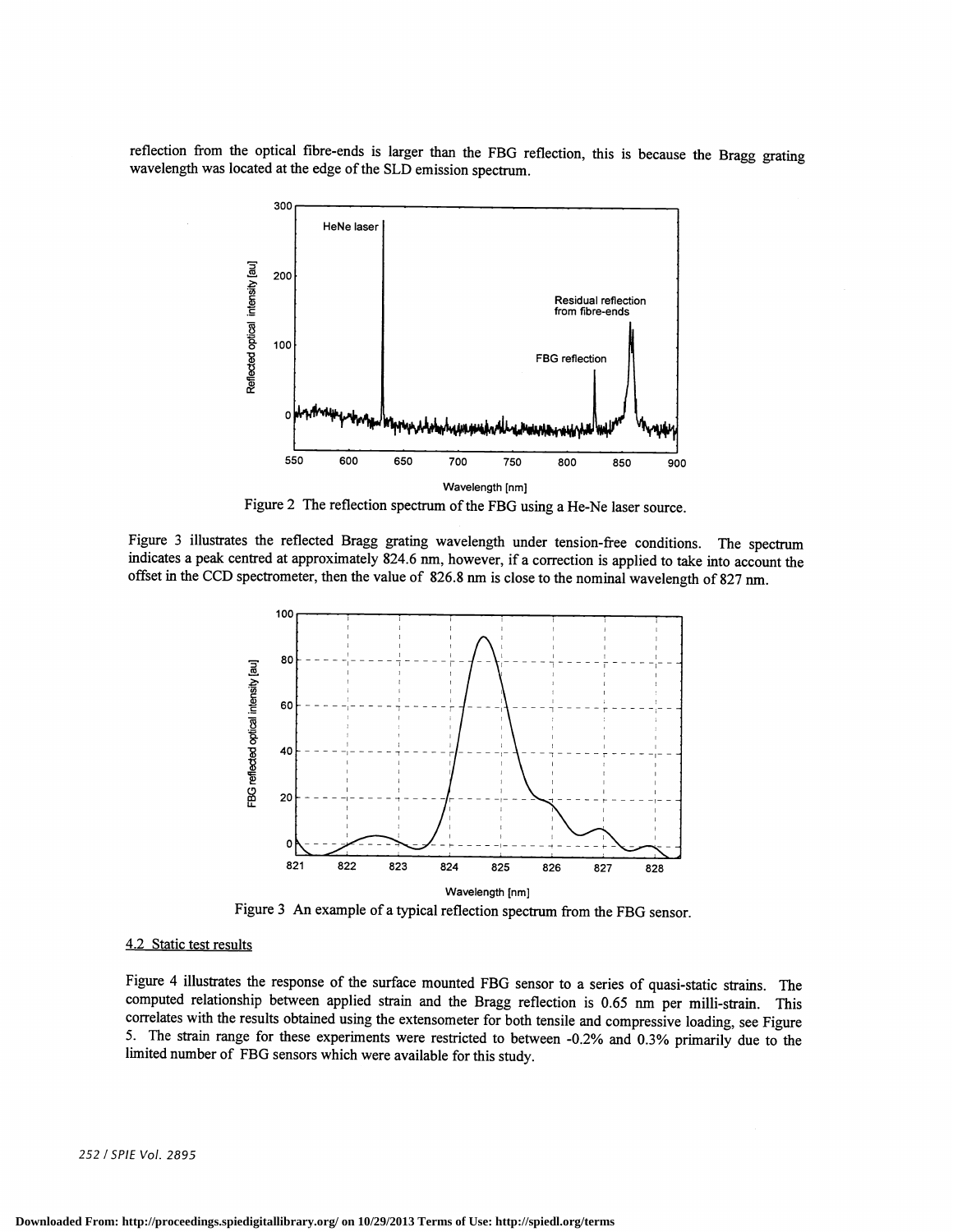

Figure4 Typical reflection spectra from the FBG as a function of various applied tensile strains.



Figure 5 Optical wavelength versus milli-strain for the surface mounted FBG sensor.

#### 4.3. Fatigue test results

The primary aims ofthe fatigue study were three-fold. Firstly, it was necessary to establish the durability of the FBG under dynamic loading conditions. Secondly, to establish the correlation between the conventional method for measuring the dynamic stiffness using an extensometer and the output from the FBG sensor. Thirdly, to demonstrate that the FBG sensor system used in this study was capable of detecting the stiffness change in the composite as a function of cyclic loading. The influence of temperature was not considered in this study because the stress/strain data presented in Figures 6 and 7were generated at a constant temperature of 23°C.

Figure 6 illustrates excellent correlation between the strain data obtained via the extensometer and the FBG sensor. The fatigue tests were interrupted at regular intervals to obtain stress/strain data for the composite. A very small but progressive deviation of the strain data was observed between the extensometer and the FBG sensor as a function of fatigue cycles. This discrepancy between the two sets of strain measurements is apparent in Figure 7, which presents the stress/strain data obtained after 266,000 cycles. The most probable cause for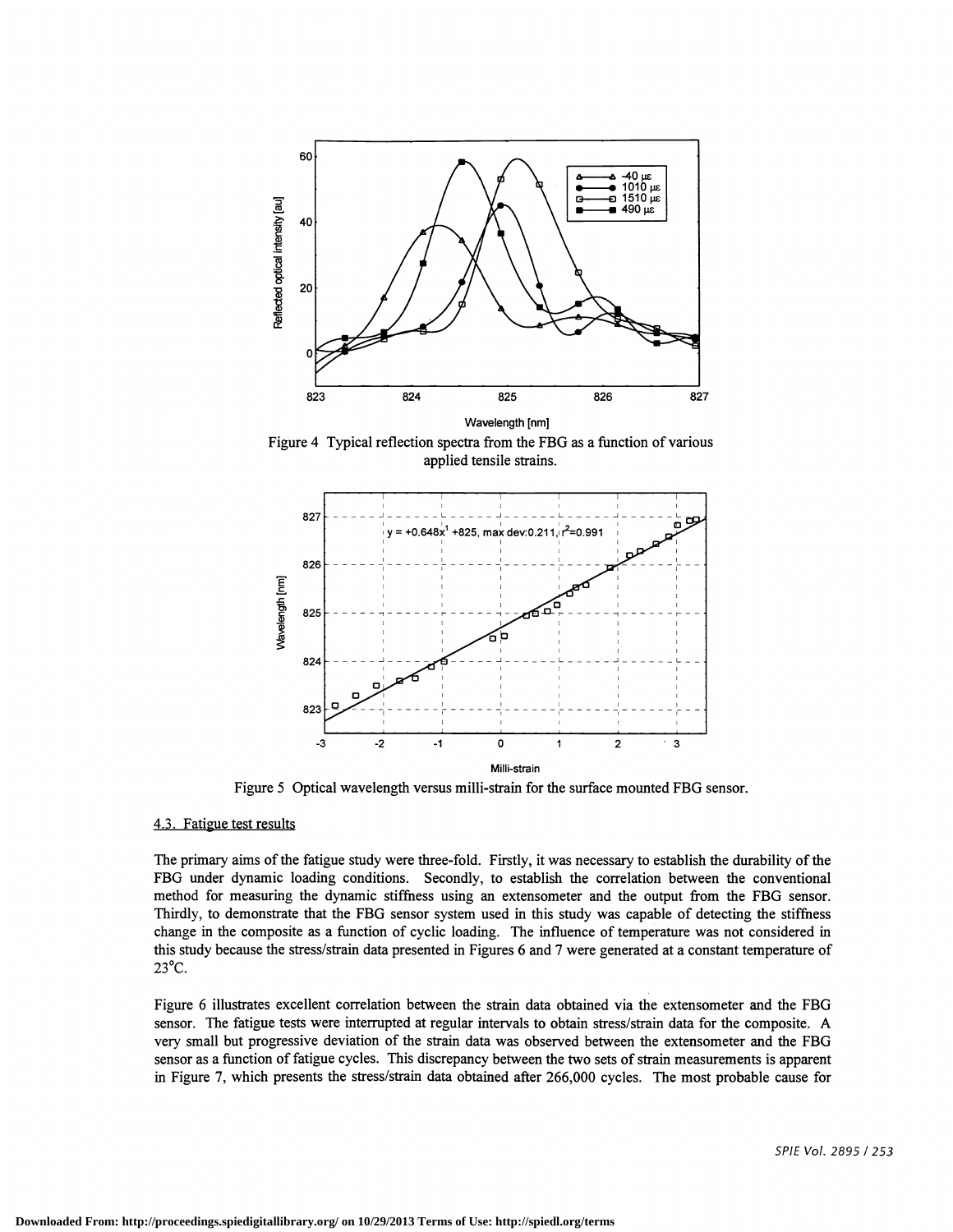this is the debonding of the surface mounted FBG sensor. The regression equation presented in Figures 6 and 7 correspond to the data from the FBG.



Figure 6 Stress/strain curve after 300 cycles obtained with an extensometer and a FBG sensor.



Figure 7 Stress/strain curve after 266,000 cycles obtained with a surface mounted extensometer and a surface mounted FBG sensor.

Further evidence for this debonding problem can be seen on comparing the FBG reflection spectra after 300 and 536,000 cycles as shown in Figures 8 and 9 respectively. A distinct broadening ofthe spectrum can be seen as a function of fatigue cycles. As a consequence of this observed broadening of the Bragg spectrum, the FBG sensor was removed and then secured back on the surface of the composite until the termination of the fatigue test at 700,000 cycles. The details of a study on this spectrum broadening effect and the use of embedded FBG sensors for in-situ stiffness measurements will be reported in a subsequent publication. Preliminary results indicate that the observed broadening of the Bragg reflection may be used to study the durability of adhesive joints and delaminations in composites.

254/SPIE Vol. 2895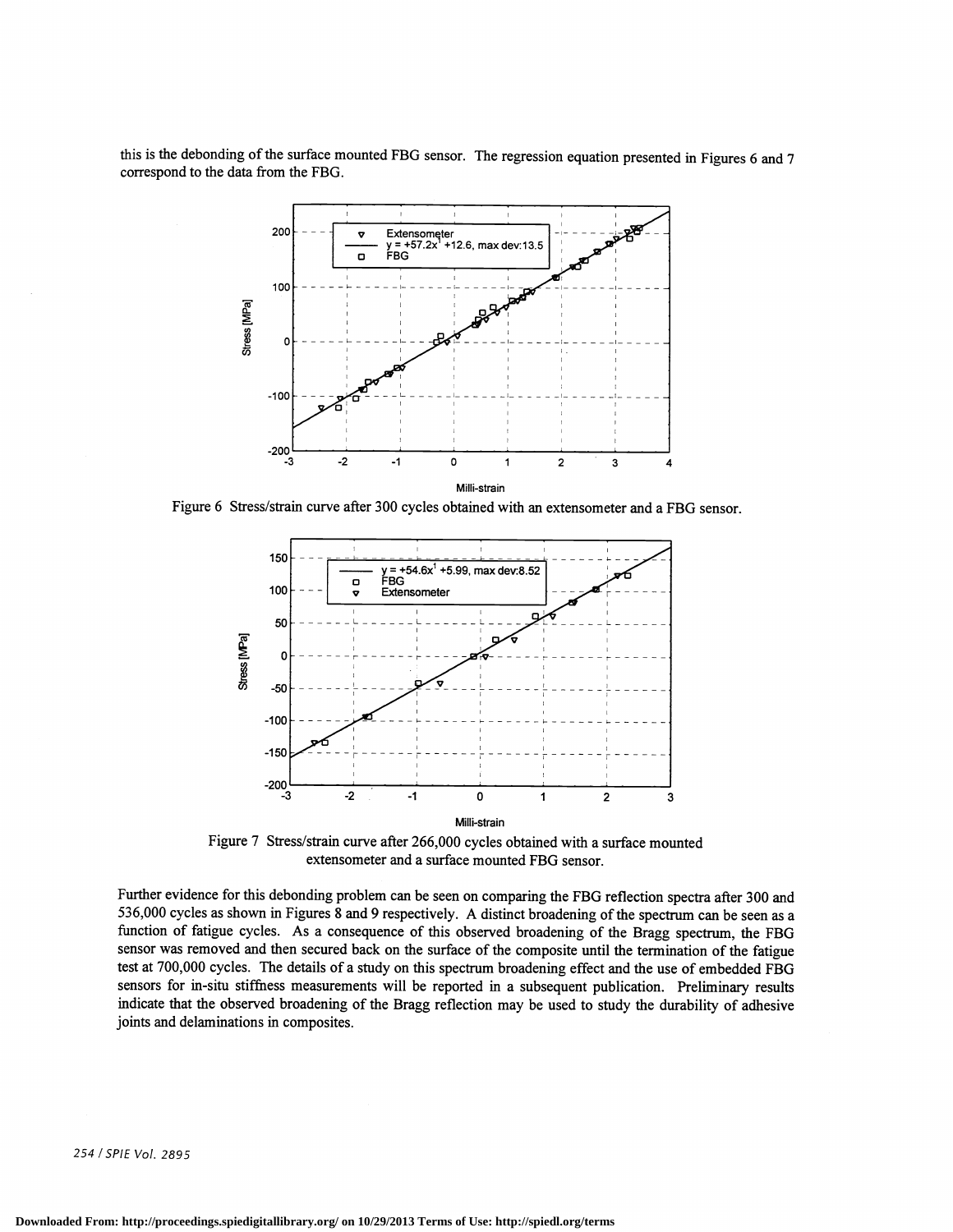

Figure 8 FBG reflection spectra at 0, -125 and 210 MPa, obtained after 300 cycles.



Figure 9 FBG reflection spectra at 0, -130 and 210 MPa, obtained after 536,000 cycles.

Figure 10 demonstrates the stiffness reduction in the composite as a function of fatigue cycling using the fatigue test conditions mentioned in the previous section. Both the extensometer and the FBG sensors showed a similar trend with respect to stiffness reduction. Figure 10 clearly demonstrates that the FBG sensors can be used to monitor the stiffness reduction in composites under dynamic loading conditions. The discrepancy between extensometer and FBG data may be attributed to debonding of the FBG from the composite. It is envisaged that surface treating the FBG with a suitable coupling agent will enhance the bond strength. Embedding the FBG sensor may also overcome this problem.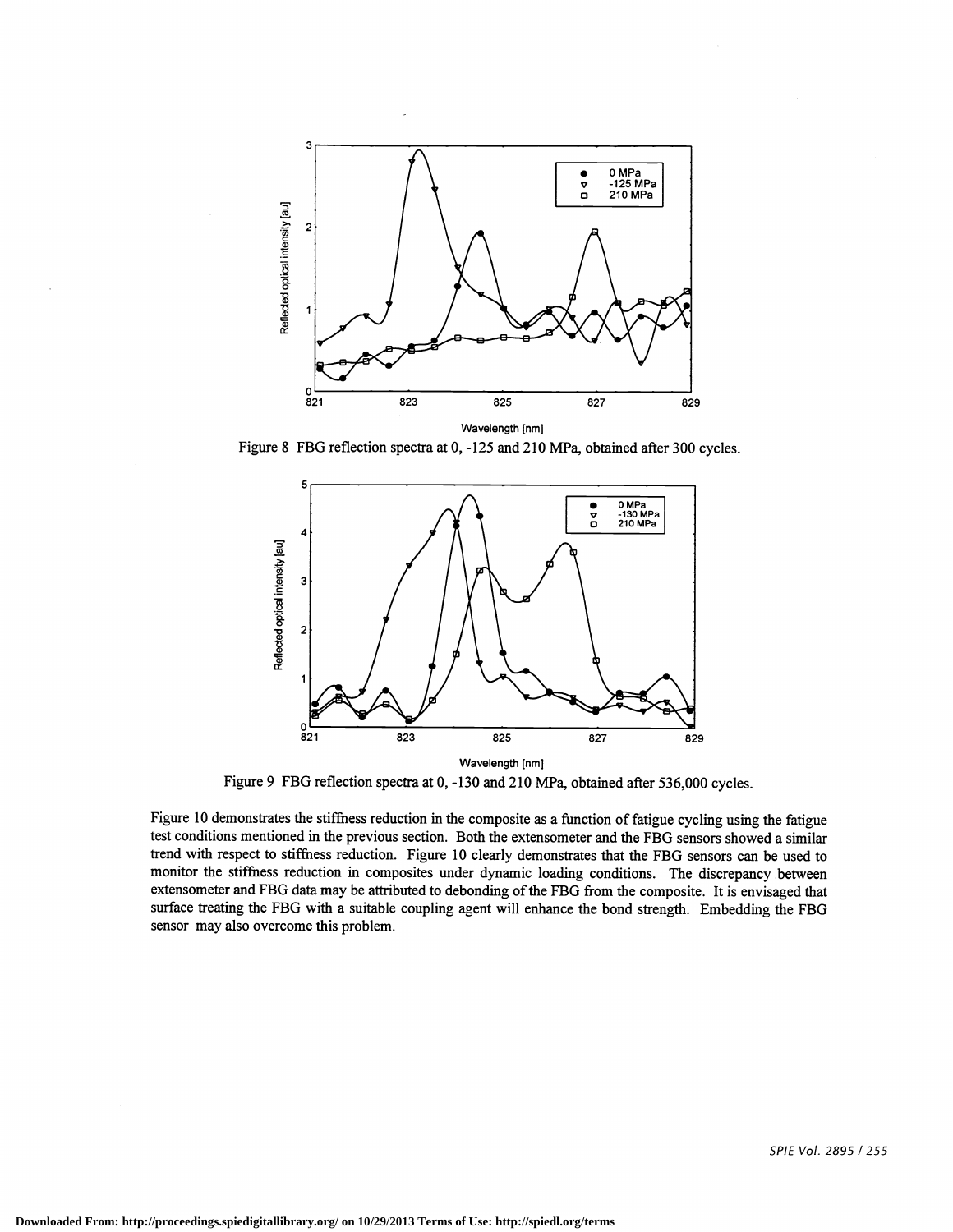

Figure 10 Stiffness-decay data using a surface mounted extensometer and a FBG sensor. The compositewas under fatigue testing using a peak stress of 210 MPa, a frequency of 6 Hz and a stress ratio of -0.5.

## 5. SUMMARY

This study has successfully demonstrated the use of a relatively low resolution CCD spectrometer for conducting strain measurements hi composite test specimens using an in-fibre Bragg grating sensor. The sensor system used in this study was also capable of measuring the relative reduction in the stiffness of the composite as a function of fatigue cycles. The sensitivity of static strain measurements was approximately 80 ,.tc and the system has a response time of less than 8 ms. This preliminary study has demonstrated that the FBG sensor system used in this study survived cyclic tensile and compressive fatigue loading up to the termination of the fatigue test at 700,000 cycles. Debonding of the FBG sensor from the surface of the composite was identified as a potential problem for long term strain monitoring using surface mounted sensors. A broadening<br>of the reflected Bragg spectra was observed for a range of applied strains and this broadening led to a small bu noticeable discrepancy in the measured strain data between the surface mounted extensometer and the FBG sensor.

Future work will be carried out to facilitate real-time strain monitoring during fatigue testing. In the current work, the fatigue tests were interrupted to enable stress/strain data to be collected. Compared to other sign processing methods, the CCD spectrometer offers the advantage of acquiring information on the characteristics of the reflection spectra throughout the whole lifetime of the test.

## 6. ACKNOWLEDGEMENT

T.Liu acknowledges the EPSRC for the award of a ROPA grant. The authors also wish to acknowledge the useful discussions with S. Kanellopoulos of King's College London and the assistance given by K. Hale and C. France of the Department of Manufacturing and Engineering Systems, Brunel University.

### 7. REFERENCES

1. T. K. O'Brien and K. L. Reifsinder: "Fatigue damage evaluation through stiffness measurements in boronepoxy laminates", Journal of Composite Materials Vol. 15, pp.55-70, 1981.

256 / SPIE Vol. 2895